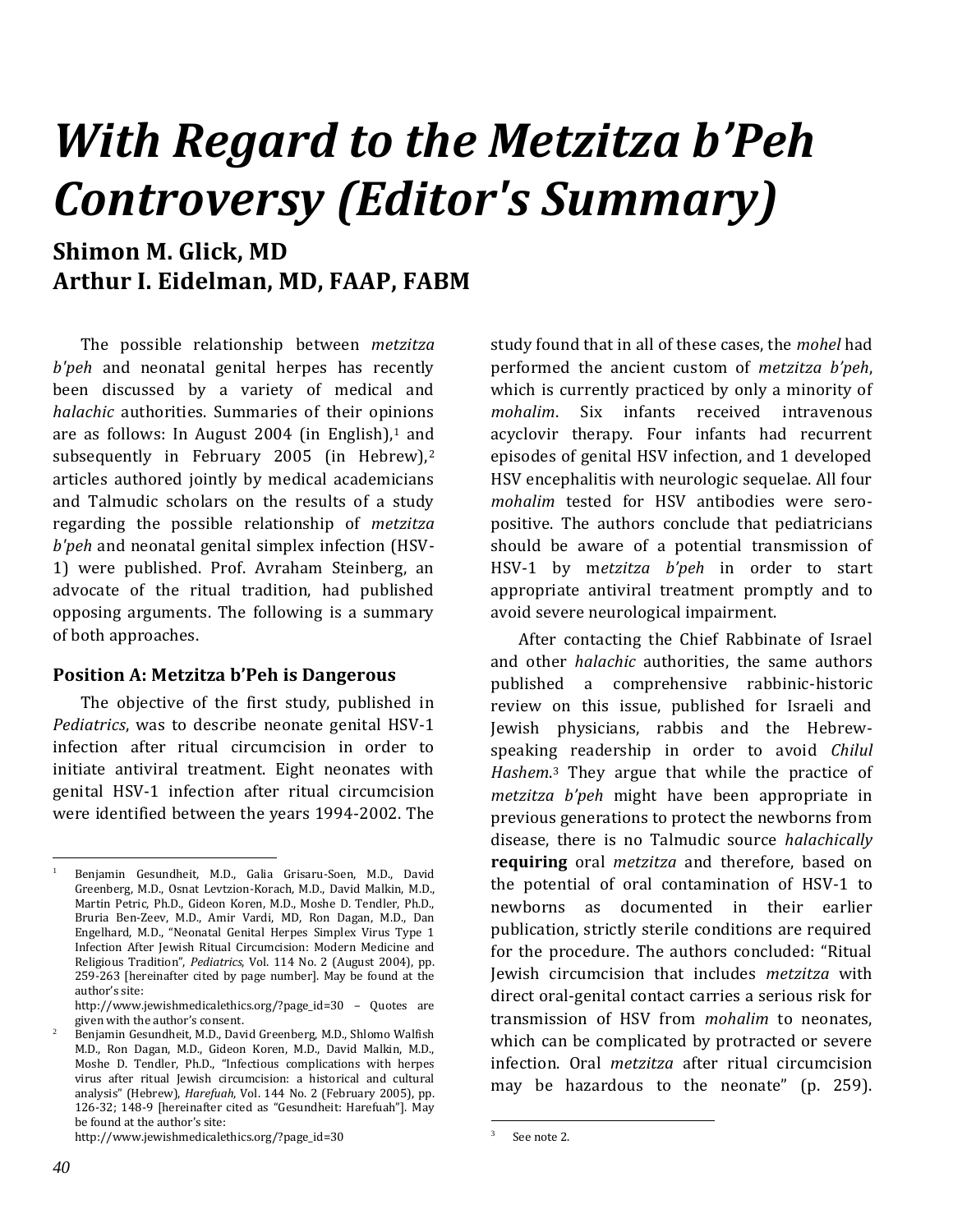Although the cases occurred only in an extreme minority of circumcisions, the *halachic* rule "in cases of *pikuach nefesh* one does not follow the majority"<sup>4</sup> stands. Thus they wrote, "the same consideration that led the Talmudic sages once to establish the custom of the *metzitza* for the sake of the infant could now be applied to persuade the *mohel* to use instrumental suction" (p. 262). The Talmud carefully protected the neonate from potential risks associated with *brit milah* and is the oldest source in the history of medicine to describe e.g. hemophilia in the context of circumcision;<sup>5</sup> for these children at risk of fatal bleeding, the Talmud requires delaying of circumcision in order to secure medical safety, as articulated clearly by Maimonides: "We should not circumcise a child who is afflicted with any sickness at all, since the danger to life takes precedence over everything. Circumcision can be performed at a later date, while it is impossible to bring a single Jewish soul back to life".<sup>6</sup> Following Maimonides' Talmudic approach, Rabbi Moshe Sofer (1762–1839), a.k.a the "Chatam Sofer", published his *halachic* decision regarding cases of newborns contaminated by oral *metzitza*: He advised to abolish oral *metzitza* due to potential danger for the neonate and to replace it by alternative sterile approaches.<sup>7</sup>

Supported by these Talmudic and rabbinic sources, that sparked the famous controversies regarding the status of *Metzitza b'Peh* during the 19th and 20th centuries*,* the authors call for the requirement of strictly sterile conditions and replacing oral *metzitza* by instrumental *metzitza* in order to protect the newborn; it is the authors' clear goal to encourage *brit milah* in the Jewish population and therefore, *metzitza* should be performed – according to the Talmudic and

rabbinic sources – in a sterile way to protect the newborn.

#### **Position B: Proof is far from Conclusive**

According to Prof. Avraham Steinberg.<sup>8</sup> the aforementioned cases and conclusion are extremely problematic: 7 of these cases occurred in Israel and another has occurred in Canada over the course of eight years (1994-2002). It should be noted that in four of the eight cases the *mohalim* were not tested for HSV antibodies and in one other case a positive level was found both in the *mohel's* blood and in the mother's blood. This all adds up to offer a very low level of probability, even in cases where *metzitza b'peh* is performed, and the association has not been firmly proven. During the mentioned duration of time, in Israel at least 40,000 *brit milah* ceremonies with traditional *metzitza b'peh* had taken place, of which, 7 may have resulted in contagion of HSV, although in half of these cases, there is no proof whatsoever that the *mohel* had positive levels of HSV antibodies, and in one of these cases it may have been the mother that caused infection. Moreover, in the articles by Gesundheit et al there is no explanation how these few cases were accumulated, whether or not there were other cases of HSV infection during that time and by the same *mohalim*, and whether or not other family members of these babies suffered from HSV. Finally, no test of DNA between *Mohel* and infant had been taken, a test which is the only scientifically reliable way to prove contagion. Such serious limitations of the study, which at most creates a *chashash rachok* (a very far concern), cannot serve as a contraindication to any medical procedure, and since *metzitza b'peh* is considered by many *halachic* authorities to be essential for the mitzvah of *brit mila* this study is scientifically insufficient to consider the annulment of *metzitza b'peh*.

Hence, the most authoritative Rabbis – Rabbi Y.S. Elyashiv and Rabbi S. Wosner – issued a clear

<sup>4</sup> *b.Yoma*, 84b; *b.Ketubot*, 15b – and *Gesundheit: Harefuah*, p. 131.

<sup>5</sup> *Tosefta Shabbat* 15:8 and parallels.

<sup>6</sup> Maimonides, *Mishneh Torah*, *Hilchot Milah* 1:18; see also *Shulchan Aruch*, *Yoreh Deah* 263;2.

<sup>7</sup> This Responsa of the "Chatam Sofer" was published in 1845 in *Kochavei Yitzchak*, Vienna, p. 40. The original full text and its discussion is also available on B. Gesundheit's website: www.jewishmedicalethics.org.

**Editor's Note:** M. Halperin addressed this specific issue in his article "The Tradition of Metzitza" and suggested a different approach: see pp. 23-35 *supra*.

<sup>8</sup> A. Steinberg, entry '*Milah*' (Hebrew), in: *Encyclopedia of Halacha and Medicine*2, Jerusalem 2006, pp. 492-494.